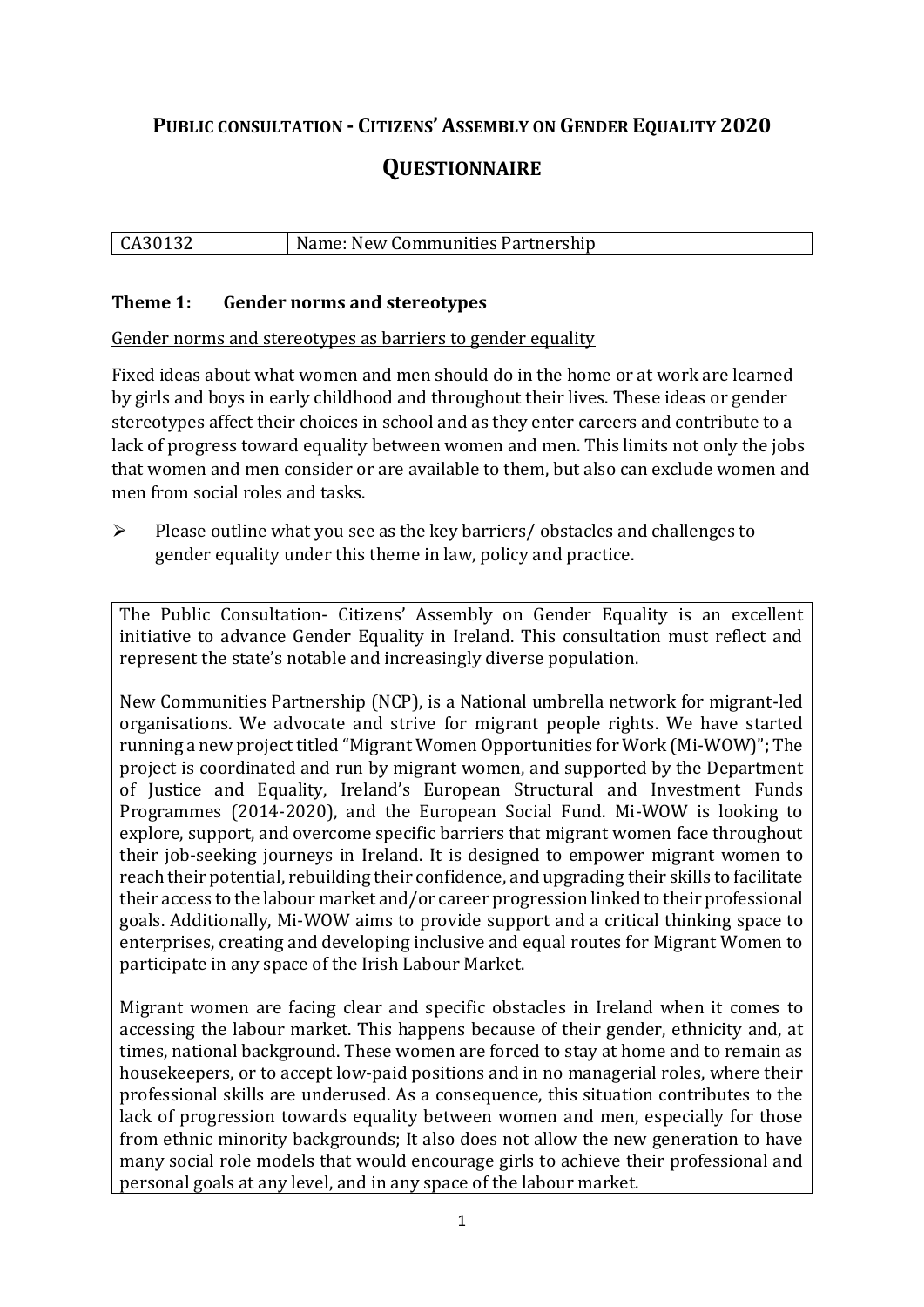This social-economic and political situation clearly contributes to perpetuating the role of migrant women at home due to lack of family support and, access to well-paid roles, notwithstanding the high costs of childcare, all of which diminish the opportunity of migrant women to access the labour market to begin with.

According to the ESRI Policy and Practice targeting the labour market integration of Non-EU Nationals in Ireland, Research series 89, June 2019 (Dublin) "research has shown that migrants face a number of challenges in the Irish labour market, including lack of career progression (McGinnity et al., 2018c; MRCI, 2015a; Barrett and Duffy, 2008), discrimination (McGinnity et al., 2018c), and poor recognition of qualifications and potential need to up-skill (O'Connell, 2018; Gusciute et al., 2016)

In addition, the ESRI-Monitoring Report on Integration (2018) suggested that "the low employment rates among African women may be partly due to the high costs of childcare in Ireland, which may be unaffordable for African mothers with relatively large families, relatively low earning potential, and, because of their immigrant status, less recourse to relatives to provide childcare (O'Connell and Kenny, 2017)". These statements can be easily transferrable to the wider Migrant women population.

These challenges exclude Migrant Women from the competitive Irish Labour Market, perpetuating the above mentioned gender stereotypes within families living in Ireland.

 $\triangleright$  Please identify the steps to be taken to address the issues raised and who should address them (e.g. the state, private sector, education system etc.)

Some of the steps identified to raise awareness to the challenges faced by Migrant Women (and second generation descent of Migrant Background) living in Ireland, and to further overcome some of these barriers are identified follow:

- More visibility and accountability to the challenges faced by migrant women in Ireland which facilitate and encourage discrimination in the workplace, and which result in migrant women being virtually dependent and voiceless in Ireland as a group.
- Ensure migrant women's full and active participation and equal opportunities for leadership at all levels of decision-making in the workplace, political and public life.
- To have more platforms like "Public Consultation-Citizen's Assembly on Gender Equality" to raise migrant women's voices, and to make discriminations faced more visible.
- To allocate specific mentoring programmes to increase the participation of migrant women in Politics and public roles, public sector, leadership and decision making roles, law, pharmacy, education and finance sectors.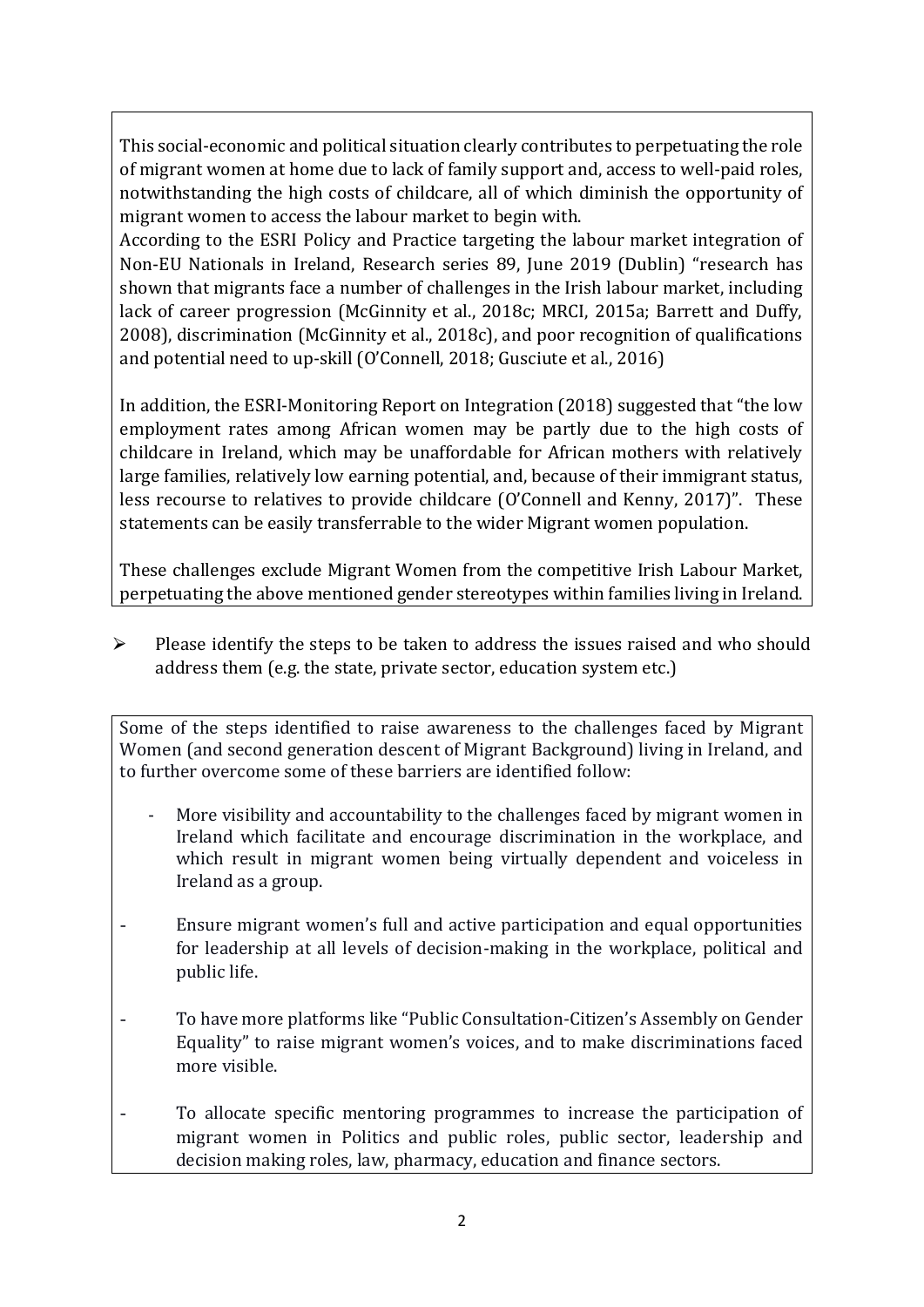To reduce the costs of childcare for migrant women (and indeed, women more broadly), so that they have the choice to leave the house. According to interviews in a recent Report on mental health Experience of Migrant Women, "Let's talk" All participants emphasised the lack of affordable and accessible childcare as a major barrier to social integration as it limits opportunities for employment and increases social isolation. As P. 11 highlighted when asked about improvements to services; For me top on the list would be like childcare because as a mom by being by myself, I want to do something, and then where do I keep the kids, and if I need to put them in childcare centre, can I afford it?", (Akidwa, Dublin, 2020).

We suggest that the challenges raised above must be addressed from different angles and entities, mainly at Statutory and Local government levels, as part of the Department of Employment Affairs and Social Protection, Local authorities, the Department of Social Justice and Equality and the Department of Children and Youth Affairs.

# **Theme 2: Work: Occupational segregation by gender, gender discrimination and the gender pay gap**

Women and men are often concentrated into different kinds of jobs and within the same occupations, women are often in work that is less well paid and has less opportunities for career advancement. Women often work in areas where they can work part-time so as to fit in with their caring responsibilities. While many men work in low paid jobs, many professions dominated by women are also low paid, and professions that have become female-dominated have become lower paid. This worsens the gender pay gap (the average difference between the wages of women and men who are working).

 $\triangleright$  Please outline what you see as the key barriers/ obstacles and challenges to gender equality under this theme in law, policy and practice.

Research on the experience of migrants in the Irish labour market has identified a number of challenges. For instance, "Non-Irish nationals, Black non-Irish nationals and individuals of African origin face higher rates of work-related discrimination than Irish nationals (Kingston et al., 2012; Kingston et al., 2015, McGinnity et al., 2018c). Other challenges identified include: low pay (MRCI, 2015b); over-qualification; lack of progression, and exploitation (MRCI, 2015a); inadequate English language skills; weak network; lack of recognition of qualifications; and potential need to up-skill (O'Connell, 2018; Gusciute et al., 2016)" The Economic and Social Research Institute Policy and Practice targeting the labour market integration of Non-EU Nationals in Ireland, Research series 89, June 2019, Dublin.

These key barriers faced by migrants are amplified for Migrant Women due to the addition of gender discrimination. This vulnerability exposes Migrant Women to labour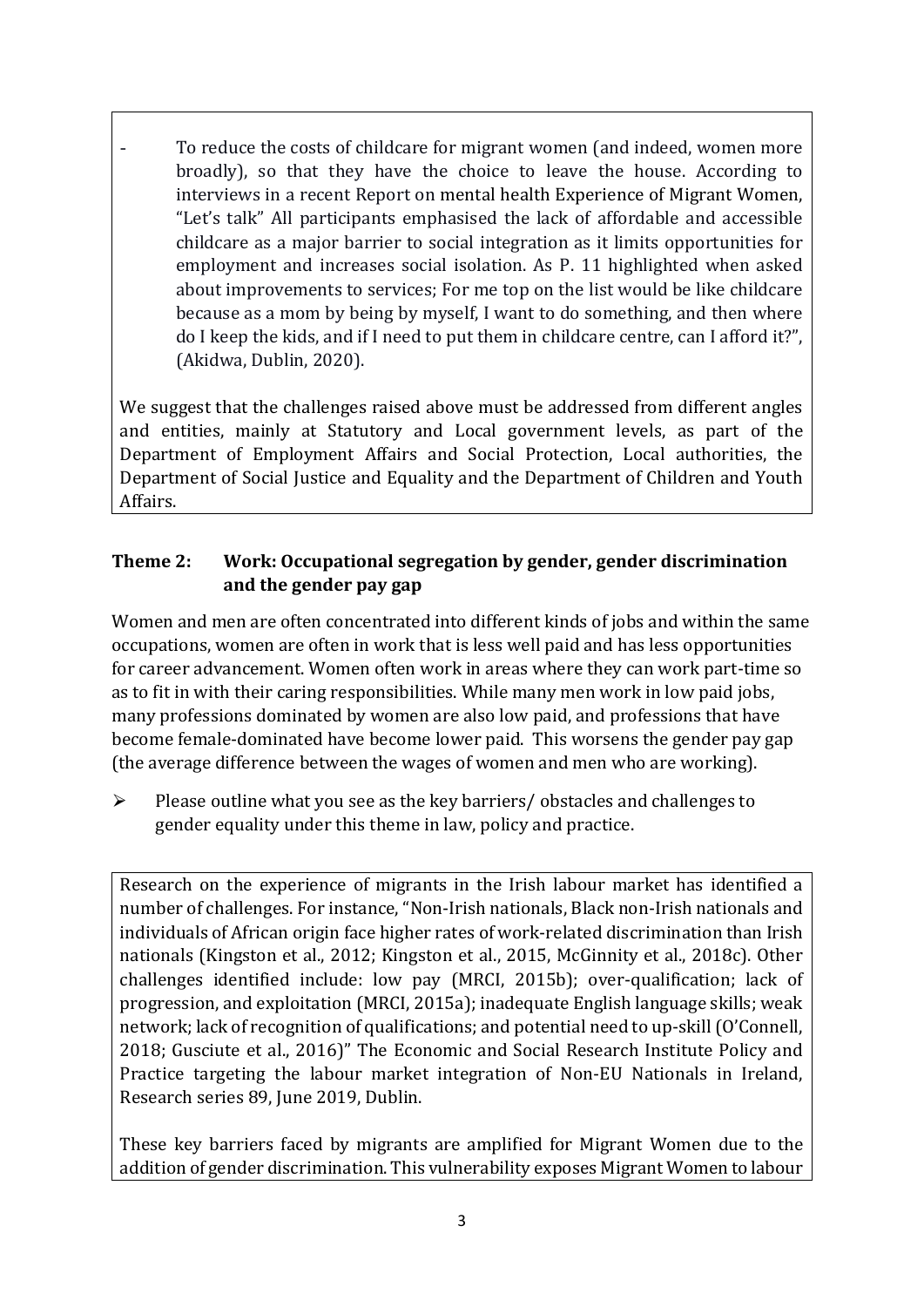exploitation at the workplace, to be isolation, uncertainty and dependence. Additionally, as highlighted by Akidwa report on mental health Experience of Migrant Women let's talk said that "For many inactivity, unemployment, with no active role in Irish society, impacted on their sense of identity. They felt they had lost their status as independent adults and parents, unable to take control of their lives, which posed a major threat to their well-being" (Akidwa, Dublin, 2020). Furthermore, the report shows how Migrant Women suffer from Mental Health issues as a consequence of not getting access to good and fair job opportunities (Gender-diversity gap), retention or progression in the career, despite their level of qualifications and professional expertise. Another case study of a migrant woman with a degree in media studies and a MA from TCD felt that despite her qualifications she was discriminated against in seeking employment Her exact words: "You are looking for a job and you can't get it so, you are stressed. Like for example you apply for jobs and sometimes you don't even get an answer. So, you start maybe to question yourself, is it my name or maybe there's something wrong with me "(AkiDwA, Dublin, 2020)

 $\triangleright$  Please identify the steps to be taken to address the issues raised and who should address them (e.g. the state, private sector, education system etc.)

#### Steps include:

- To have specific mentoring and campaign programmes for professional Migrant Women to gain access to areas with clear absence of diversity in their teams, especially in decision making roles. As an example, in 2018, the Minister for Equality and Social Justice, Charlie Flanagan, ran a campaign to recruit people from different backgrounds to An Garda Síochána. This could be replicated in other areas.
- To establish gender-diversity quota in specific public and states sector positions, and to enable Migrant Women to access the Labour Market and Leadership positions in areas such as politics, public jobs, Law, Communications, Education, among others.
- Within Education more specifically, to implement clear policies to promote the recruitment of more Migrant Women teachers to provide diverse representation in Irish primary, secondary and further education schools. This will in turn be reflected in future Irish society, in line with recent patterns, which reveal that 17% of the population living in Ireland to be foreign born, with a large proportion of migrant students at a primary level, especially in North Dublin. (ESRI, 2018)
- To establish free programmes, such as Advanced and Proficiency English classes for Migrant Women to overcome the barrier of English skills for work.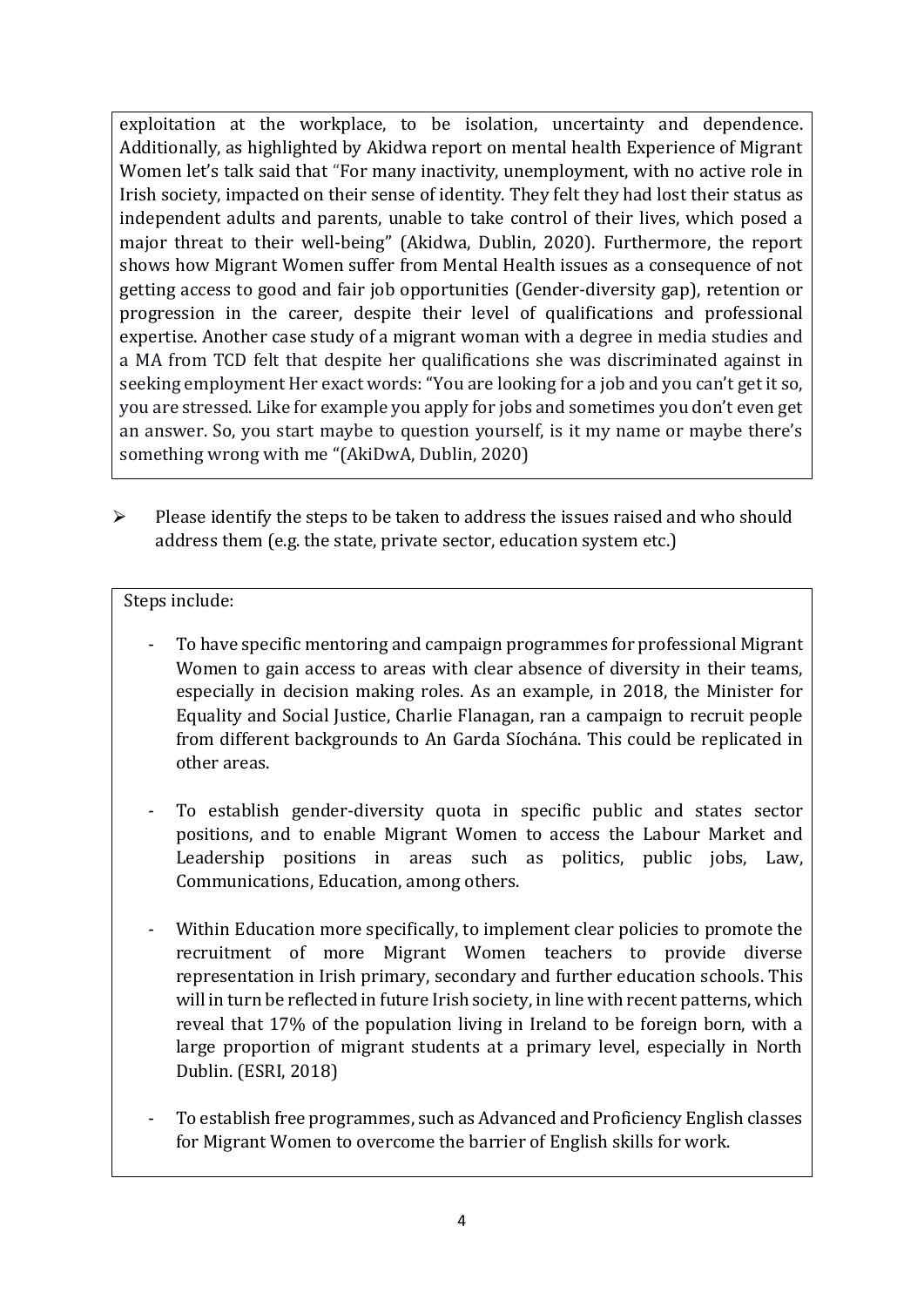- In terms of law, re-consideration the implementation of the Gender pays gap bill 2019 should be given once the new Dail is fully formed. This could include adding provision within statutory legislation to demonstrate whether Migrant Women are indeed disproportionately affected by gender pay gaps. This bill should be a priority for the state once the new government is established.
- To create a specific unit to verify good practices during hiring processes. Additionally, this unit would also promote intercultural, gender and diversity training to identify and avoid unconscious bias.

The implementation of these suggestions must be followed from different State Departments, organisations and in some cases, it would demand changes in the employment legislation to amend the current laws.

# **Theme 3. Care, paid and unpaid, as a social and family responsibility**

Care -- the social responsibility of care and women and men's co responsibility for care, especially within the family

Women remain disproportionately responsible for unpaid care and often work in poorly paid care work. For working parents or [lone parents,](https://aran.library.nuigalway.ie/bitstream/handle/10379/6044/Millar_and_Crosse_Activation_Report.pdf?sequence=1&isAllowed=y) balancing paid work with parenting and or caring for older and dependent adults presents significant challenges. Women are [most disadvantaged by these challenges,](https://eige.europa.eu/gender-equality-index/game/IE/W) yet men also suffer from lack of opportunities to share parenting and caring roles. Despite recent legislation and policy initiatives to support early years parental care, [inequalities in the distribution of unpaid](https://www.ihrec.ie/app/uploads/2019/07/Caring-and-Unpaid-Work-in-Ireland_Final.pdf)  [care](https://www.ihrec.ie/app/uploads/2019/07/Caring-and-Unpaid-Work-in-Ireland_Final.pdf) continue between women and men. The cost of childcare has been identified as a particular barrier to work for women alongside responsibilities of caring for older relatives and dependent adults.

 $\triangleright$  Please outline what you see as the key barriers/ obstacles and challenges to gender equality under this them in law, policy and practice.

The barriers presented above escalate when we consider the situation of Migrant Women on account of cultural matters; not to mention lack of family and community support. The Equality Authority report published in Dublin in 2006, already highlighted these issues amongst the Migrant Women community. "Childcare was identified as a major problem for women migrant workers, particularly because the costs of childcare were so high. The absence of family support systems was identified as a major problem, particularly for women who came from cultures where family support systems are central to childrearing. Several of the women interviewed had organised their shifts with their partners to ensure that their children were cared for. One woman had brought her mother over to live with her, whilst another woman rotated childcare support from temporary visits from family members" See the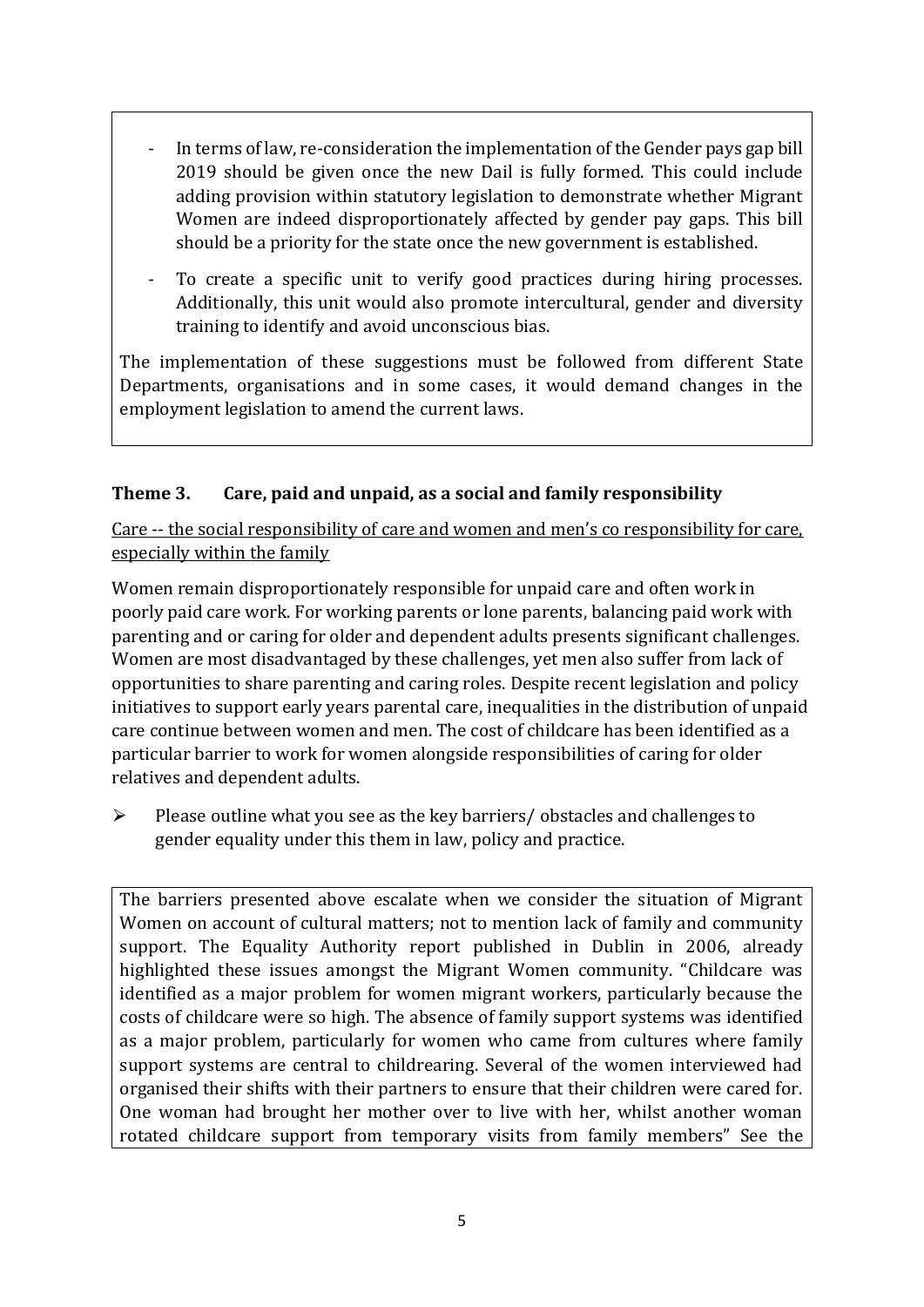Equality Authority, an introduction to the situation and experience of Women Migrant Workers in Ireland, Dublin 2006.

Many of the findings of that report remain valid nowadays. The absence of family support, together with the patriarchal culture of some communities, imposes many Migrant Women to stay at home, remaining isolated and depressed. An example of this can be seen on the fact that some migrant women cannot speak English, even after living in Ireland for many years, as they have little to no opportunity for interaction outside of their own communities. Additionally, "Migrant women felt that issues such as language barriers and living away from family support networks led to feelings of isolation. This reflects the findings in Cairde's Ethnic Minorities and Mental Health in Ireland report, which noted that shame, together with isolation and exclusion, were the most challenging barriers ethnic minority communities face when dealing with mental health issues in Ireland" (Out of Silence, NWCI, Dublin, 2019).

 $\triangleright$  Please identify the steps to be taken to address the issues raised and who should address theme (e.g. the state, private sector, education system etc.)

Childcare is a national issue, one which that the government should address immediately to challenge the inequality between women and men.

In addition, the public-private sector, non-governmental organisations and education bodies should fully understand the diversity within the Migrant Women group, to guarantee that all women are going to be provided with the right support depending on the stage of their professional careers in Ireland. For instance, free Business or/and Proficiency English class with childcare support would be essential to boosting their confidence and skills, and re-launching their careers.

# **Theme 4: Women's access to, and representation in, public life and decision making**

Ensure women's participation and representation in decision-making and leadership in the workplace, political and public life

Women are systematically underrepresented in leadership in [economic](https://eige.europa.eu/gender-equality-index/2019/compare-countries/power/2/bar) and [political](https://eige.europa.eu/gender-equality-index/2019/compare-countries/power/1/bar)  [decision-](https://eige.europa.eu/gender-equality-index/2019/compare-countries/power/1/bar)making. Despite the introduction of a candidate gender quota (through the system of party funding) for national political office, and [initiatives](https://betterbalance.ie/) to support women's access to corporate decision-making roles, men continue to dominate leadership positions. There are also issues to be considered around how the media represents women and men.

 $\triangleright$  Please outline what you see as the key barriers/ obstacles and challenges to gender equality under this theme in law, policy and practice.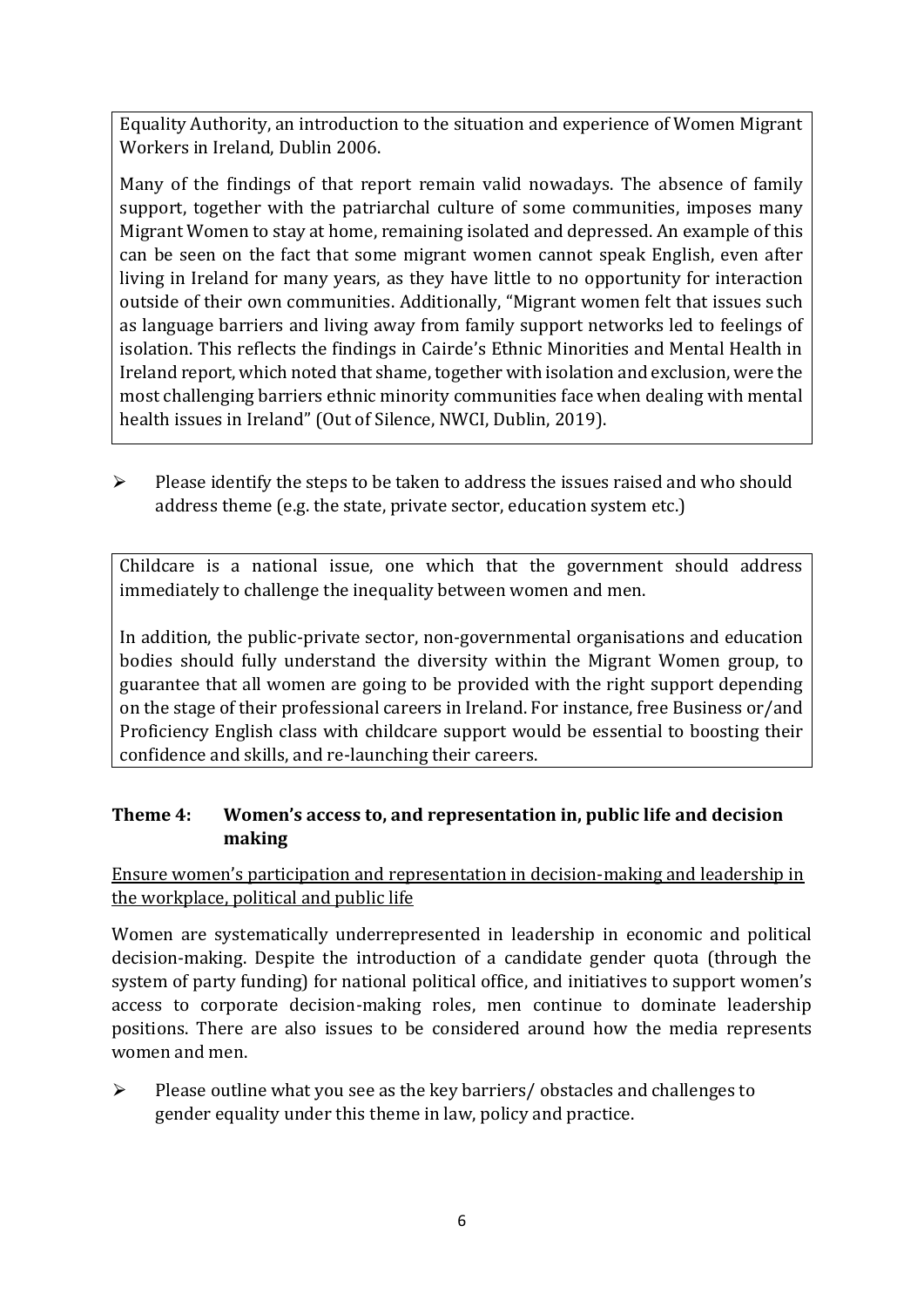There is an evident lack of diverse representation in leadership and decision- making positions, making it very difficult to accurately represent and address specific issues related to gender and diversity.

Although last year we had specific programmes and campaign empowerment to encourage migrant people to run in local elections, as one of those candidates, and based on my personal experience, I believe that parties and organisations were not ready to support the specific needs of Migrant candidates, who in turn became very isolated within their parties.

Additionally, this empowerment initiative happened only at local levels. There was nothing related to the General Elections or the Seanad, which continue to have predominantly Irish born-white candidates. This underrepresentation doesn't empower and/or encourage the future generation of Irish mixed raced children to participate in political and public life.

Moreover, in others areas of public sector, non-governmental organisations and other areas, Migrant Women in leadership roles continue to be not existent in Ireland.

 $\triangleright$  Please identify the steps to be taken to address the issues raised and who should address them (e.g. the state, private sector, education system etc.)

We believe in the implementation of gender-diversity quotas in areas such as the public sector, politics and education systems in order to guarantee a fair and equal representation of the new Irish society. I (see above) also believe that parties should have a quota of Migrant candidates within its representatives.

In addition, the Irish citizenship naturalisation process is one of the most expensive application process of tis kind-s in Europe, costing over 1000nEuros. As a result, an important number of Migrant Women who have been living in Ireland for over 5, 10 and 20 years are not allowed to vote or run in General Elections and Referendum. This renders them to become second class citizens- as women 100 years ago in Ireland when they did not have the right to vote-, and underrepresented and voiceless.

Therefore, the government should reduce the cost of acquiring citizenship through naturalisation, reflecting the reality in countries such as Finland, where cost ranges from 380 Euros please see the following link https://migri.fi/en/citizenshipapplication. It should also amend the law for people who have been in Ireland for over 5 years to be able to automatically be granted the right to vote in the General Elections and Referendums. This should happen as an act of democracy and integration.

The state should also provide mentoring-leadership programmes for Migrant Women to increase the participation of Migrant Women in Leadership positions with in the public sector.